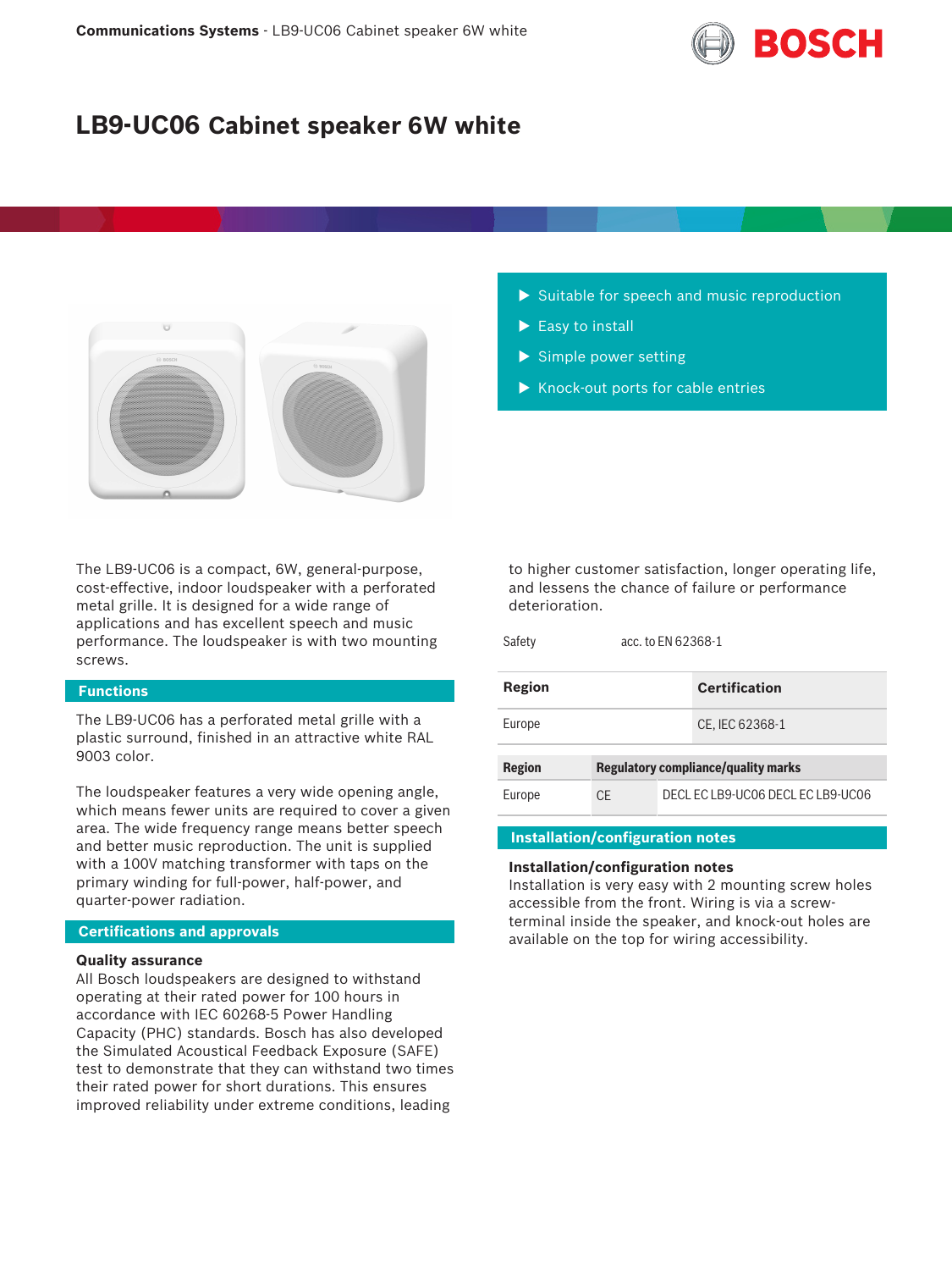# **Dimensions**



Wiring Diagram



Frequency Response



# **Parts included**

| <b>Quantity</b> | <b>Component</b>            |
|-----------------|-----------------------------|
|                 | LB9-UC06 Cabinet Speaker 6W |
|                 | Installation Instructions   |

| <b>Technical specifications</b> |  |
|---------------------------------|--|
|                                 |  |

| Power handling                                       | 6 W                                    |
|------------------------------------------------------|----------------------------------------|
| Rated Frequency Range (-10 dB)                       | 135 Hz - 20 kHz                        |
| Frequency Response (Peak -20<br>$dB)$ <sup>(1)</sup> | 110 Hz - 20 kHz                        |
| Sensitivity (SPL 1 W/1 m)                            | 92dB                                   |
| Max SPL (SPL $6 W/1 m$ )                             | 100dB                                  |
| Coverage Pattern @ 1 kHz/4 kHz<br>$(-6dB)$           | $130^{\circ}/70^{\circ}$               |
| Rated Impedance                                      | 1667 Ω@6W<br>3333 Ω@3W<br>6667 Ω@1.5W  |
| Input Configuration                                  | 100V                                   |
| <b>Transformer Taps</b>                              | 6, 3, 1.5W                             |
| Dimensions (Diameter x Height)                       | 230 x 111 mm                           |
| Net Weight                                           | 0.93 kg                                |
| Shipping Weight (6 units)                            | 6.8 kg                                 |
| Color                                                | <b>White (RAL 9003)</b>                |
| Approvals                                            | CE, IEC 62368-1                        |
| Operating temperature                                | $-25$ °C to +55 °C (-13 °F to +131 °F) |
| Storage temperature                                  | $-40$ °C to +70 °C (-40 °F to +158 °F) |
| Relative humidity                                    | < 95%                                  |

\* Technical performance data acc. to IEC 60268-5

(1) For comparison purposes

# **Ordering information**

**LB9-UC06 Cabinet speaker 6W white** Compact, general-purpose cabinet speaker, 6W, perforated metal grille, no backcan, white Order number **LB9-UC06 | F.01U.387.363** Asset Key Vepos